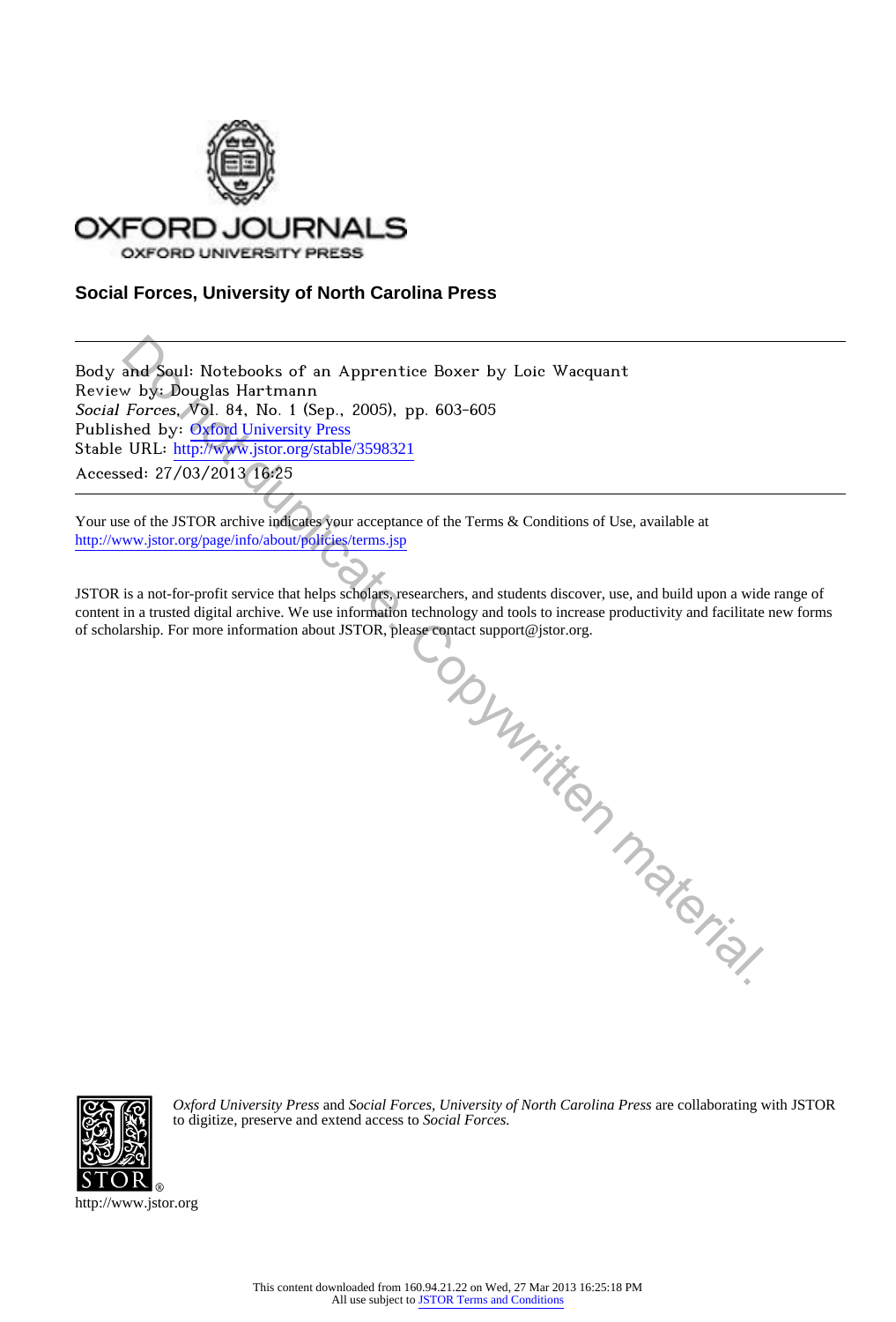**This story of a heroic President battling evil Republicans probably would have been more effective if it were not for the Lewinsky affair. Because every reader knows that this plot twist is coming, the effect is to introduce significant elements of comedy into the story Clinton is trying to tell. Despite the fact that the memoir fails to mention Lewinski during the account of the 1995 government shutdown (Pp. 681-694), when the affair began, the reader knows that Clinton's destiny is to be undone by this most embarrassing of sexual trysts. The comedic impulse builds in intensity for the next hundred pages, as the protagonist pursues his goals in complete ignorance of his ultimate fate, until all is revealed during his deposition his in the Paula Jones lawsuit (Pp. 773-774).** 

**It is difficult to see how Clinton can continue the same narrative after Lewinski has entered the plot, since this most public of humiliations derailed his presidency and limited his political effectiveness in such a fundamental way. And it is unconvincing when he tries. Thus, when Clinton bemoans that "Finally, after years of dry holes, I had given them something to work with" (p. 776), it seems too self-serving. When he tries to blame the affair on his childhood need to keep secrets, the therapeutic language seems inauthentic - particularly when the putative quest for psychological self-understanding also includes an attempt "to figure out why my adversaries were so consumed with hatred." (p. 847) And when Clinton dispatches with Lewinski affair, to return to a final 100-page chronicle of policy achievements, the reader remembers that this is, after all, a political autobiography, and not a comedy. Unfortunately, if**  the *alazon's* self-deception continues even after his public humiliation, then the narrative tends **to read as a tragic tale of hubris and lost opportunity. The reader does recognize the pathos in Bill Clinton's story, though perhaps not for the reasons he might have wished.** 

**Reviewer:** Ronald N. Jacobs, University at Albany, State University of New York

## **Body and Soul: Notebooks of an Apprentice Boxer**

**By Loic Wacquant**  Oxford University Press, 2004. 274 pages. \$25 (cloth)

**Over two decades ago in his seminal "Program for a Sociology of Sport," Pierre Bourdieu (1988 [1982]) identified the primary challenge confronting the enterprise. On the one hand, Bourdieu wrote, those who know the most about sport tend to lack the inclination or ability to appreciate (much less be critical of) its broader social connections and significance; on the other hand, those who possess the requisite skills to analyze its forms and social functions generally dismiss sport as unworthy of serious scientific investigation. Scholarly research and writing on sport has progressed a great deal in the last twenty years, but it is not until now, with the appearance of Loic Wacquant's dazzling ethnographic journey into the world of an inner-city Chicago boxing gym, that I would say for certain that Bourdieu's challenge has been answered. As serious about the sweet science of boxing as Wacquant is practiced in the craft of sociology, Body and Soul not only sets a new standard for scholarly research and writing on sport. It is a virtuoso performance that could - if properly read and disseminated and emulated - put the study of sport at the center of all sociological theorizing and analysis.**  echevenes in subra hundmential way And it is uncommoning when he thres. Thus, we did the follow the proparties to be firse to Distribute (if users to self-serving. When the follow the material of the follow the proparties

**The book is divided into three parts, each having a distinctive purpose and style. The first and most extensive is "The Street and the Ring." Set in the context of Chicago's Southside, it is an attempt to make sense of the gym and the culture of boxing more generally. Wacquant's tarting point and primary insight is that the discipline boxing requires stands in**  symbiotic relationship to the disorder and decline of the American ghetto – for inner-city **young men of color, in short, the gym is "an island of order and virtue" (p. 17). These chapters**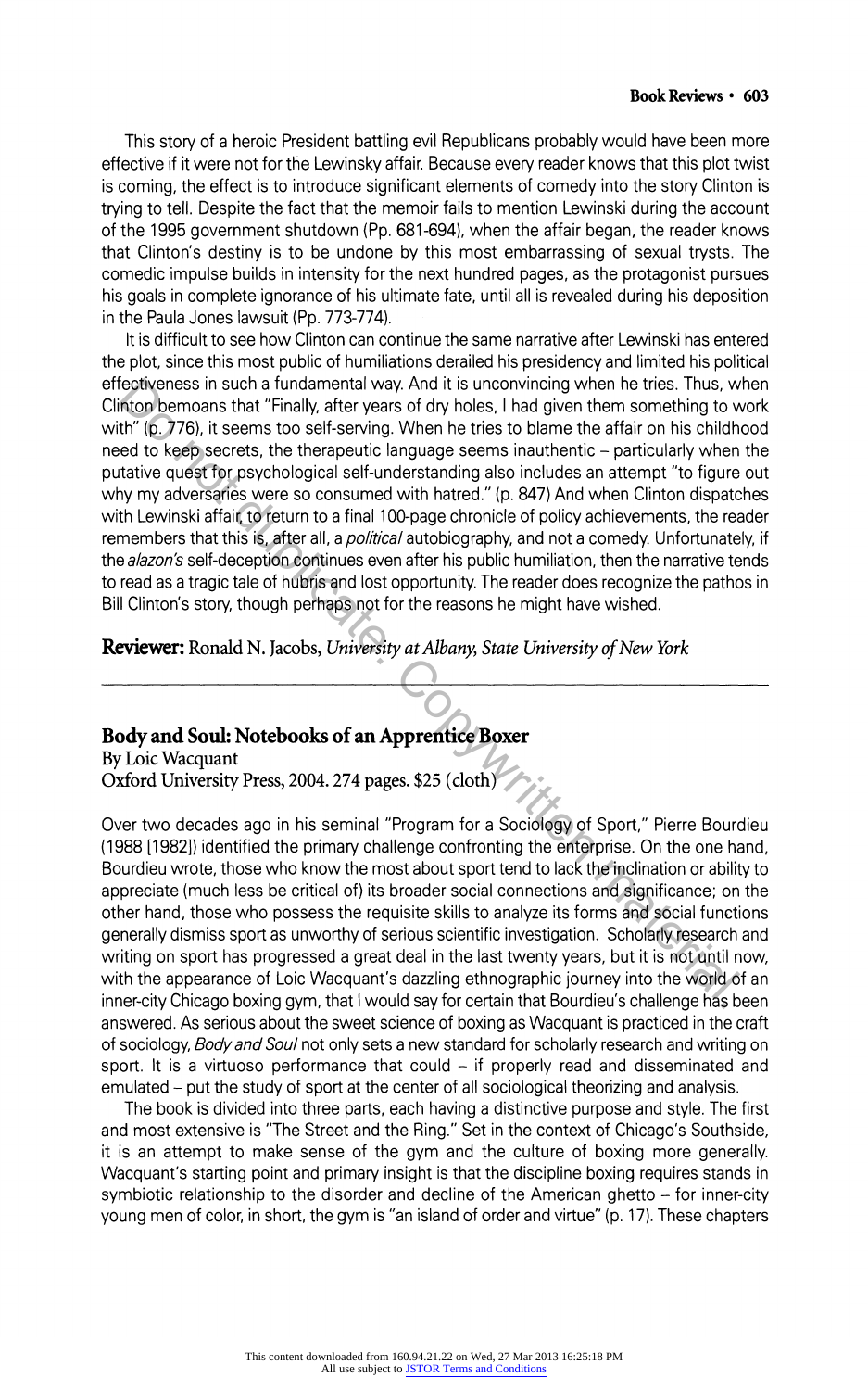#### **604 \* Social Forces Volume 84, Number 1 \* September 2005**

detail the many facets of the social logic of boxing – the psychological and sociological **makeup of recruits; the daily dedication and high technique that training demands; the regimented diet; the control, mutual respect and tacit understandings necessary for actual fist-to-fist competition. Working at "the very edge of that which can be intellectually grasped and communicated" (p. 59), Wacquant demonstrates that "being" a boxer is a practical synthesis of thought and action, pain and pleasure, regimen and innovation, indeed body and soul. This analysis of the "pugilistic habitus" will be familiar to those who know Wacquant's previous work, and his writing is eloquent and electric as always. But the way Wacquant uses the book form to weave together field notes, interview transcripts, and theoretical exegesis**  (not to mention dozens of photographs - most taken by Wacquant himself, some taken of him) endows his thinking with unprecedented depth and power and feeling.

**This vision is given further depth and shape in the second and third parts of the book. The second is a day-in-the-life account of a promising young boxer from Wacquant's gym preparing for a boxing "card" at a working-class tavern in the city. In minute detail, we follow Curtis Strong and his trainer Dee-Dee from the morning weigh-in to the post-fight festivities, meeting the various people who compose their world: the matchmakers and promoters, the training-partners and cut-men, state officials, fans, friends, and other hangers-on. Along the way, we observe the small talk and interplay that constitutes the regular daily life of boxers in the ghetto (and presumably other inner-city residents as well). These pages have a genuine humanity and literary quality about them, not to mention a dramatic tension that builds as we come to care about Curtis and wonder how his bout will go. Imaginatively conceived and brilliantly executed, Body and Soul takes us on the journey of inquiry and discovery that is ethnographic practice. Fittingly, the ethnographer himself takes center stage in the conclusion where "Busy Louie" recounts his first and last Golden Gloves fight. The chapter like the book is as much of an aesthetic as it is intellectual achievement. My only concern is that Wacquant's ideas and methods will be taken to apply only to athletic pursuits like boxing when, in fact, the embodied logic of sporting practice that Wacquant describes could and perhaps should serve as a model for analyzing all manner of social phenomenon, as it did for Bourdieu or Norbert Elias before him.**  This wise in the total of the book interaction and cappe in the second and third parts of the book.<br>
and this method is grained by tarial as working class taxe in the city, in minute detail, we book in the capped this tra

**Of course, Wacquant's treatment will not satisfy every reader. For instance, those who felt the sting of his notorious critique of urban ethnography will almost certainly be vindicated to discover that Body and Soul does not provide a comprehensive portrait of inner-city life. But even if Wacquant set this (his original) goal aside in order to focus on the subculture of boxing, I daresay that his exhaustive, grounded approach provides a window onto ghetto culture that may draw in readers who ordinarily would not be interested in urban sociology. Other concerns will be more substantive. The masculinity and sexuality that pervade the boxing world Wacquant describes do not receive the same theoretical attention as other topics, and I personally would have liked to see more on the racialized cultural structure of boxing both in Chicago and as a sporting form more generally. (As a white guy who has done a bit of fieldwork among young African American men on the Southside, I also couldn't help but wonder if Wacquant's access and informants were as open and unfiltered and complete as he assumes). But these are not questions about the book so much as questions raised by the richness of the book, and we will probably see them more than answered in Wacquant's planned sequel, "The Passion of the Pugilist."** 

**One day when I was sitting at my son's football practice trying to figure out how to do justice to this extraordinary volume, another father, an African American construction worker and aspiring boxer, spied the book I held in my hands. Immediately skeptical, he asked me if "this guy" had ever been in a boxing ring. In response, I read him a few passages from Wacquant's account of his first official sparring session (Pp. 71-77). "Oh yeah," he nodded, "this guy is a boxer, he really gets it. That's just what it is like. I've got to buy that book." I don't**